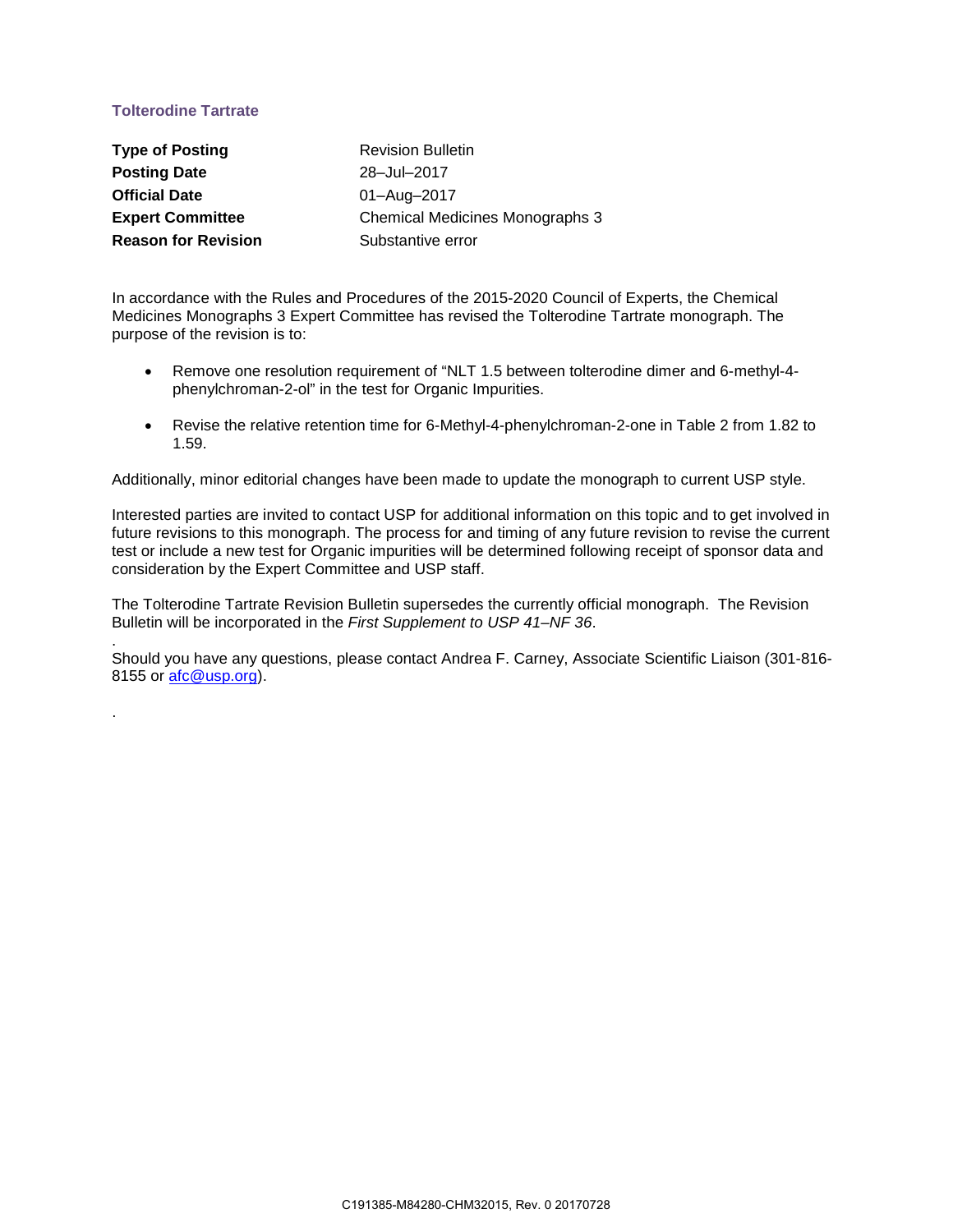# **Tolterodine Tartrate IMPURITIES**



- $C_{22}H_{31}NO \cdot C_4H_6O_6$ <br>
(R)-2-[3-[Bis(1-methylethyl)amino]-1-phenylpropyl]-<br>
4-methylphenol (2R,3R)-2,3-dihydroxybutanedioate (1:1)<br>
(salt);<br>
(+)-(R)-2-[2-(Diisopropylamino)ethyl]benzyl]-p-cresol L-<br>
(+)-(R)-2-[2-(Diiso
- tartrate (1:1) (salt);
- (*R*)-2-[3-(Diisopropylamino)-1-phenylpropyl]-4-methylphe- **Table 1** nol tartrate [124937-52-6]. **Time Solution A Solution B Solution C**

## <sup>47</sup> <sup>0</sup> <sup>0</sup> <sup>100</sup> **IDENTIFICATION**

- 
- B. The retention time of the major peak of the Sample S. The recention time of the major peak of the *sumple*<br>solution corresponds to that of the *Standard solution*, as<br>obtained in the Assay.<br>odine System Suitability Mixture RS in *Diluent*. See Ta-<br>odine System Suitability

## • PROCEDURE

- **Mobile phase:** Acetonitrile, water, and phosphoric acid (330:670:1) **Table 2**<br>**Standard solution:** 0.35 mg/mL of USP Tolterodine
- 

**Injection volume:** 5 µL<br>System suitability

**Relative standard deviation:** NMT 1.0% from six replicate injections<br>**Analysis** 

**Samples:** *Standard solution* and *Sample solution*  $(C_{22}H_{31}NO \cdot C_4H_6O_6)$  in the portion of Tolterodine Tar-<br>trate taken:

$$
Result = (r_U/r_S) \times (C_S/C_U) \times 100
$$

- $r_s$  = peak response from the *Standard solution*<br> $C_s$  = concentration of USP Tolterodine Tartrate RS
	-
- *Sample solution* (mg/mL) **Injection volume:**<sup>10</sup> <sup>µ</sup><sup>L</sup>

**Acceptance criteria:** 97.0%–103.0% on the as-is basis

• **RESIDUE ON IGNITION** 〈**281**〉**:** NMT 0.1%

## *Change to read:*

## •**ORGANIC IMPURITIES**

**Solution A:** Acetonitrile, water, and perchloric acid (100: 900: 1.5)<br>Solution B: Acetonitrile, water, and perchloric acid

| nol tartrate [124937-52-6].<br>DEFINITION                                  | <b>Time</b><br>(min) | <b>Solution A</b><br>(%) | <b>Solution B</b><br>(%) | <b>Solution C</b><br>(%) |
|----------------------------------------------------------------------------|----------------------|--------------------------|--------------------------|--------------------------|
| Tolterodine Tartrate contains NLT 97.0% and NMT 103.0%                     |                      |                          | 25                       |                          |
| of tolterodine tartrate $(C_{22}H_{31}NO \cdot C_4H_6O_6)$ , calculated on |                      |                          | 25                       |                          |
| the as-is basis.                                                           | 22                   |                          | 100                      |                          |
| IDENTIFICATION                                                             |                      |                          |                          | 100                      |
| • A. Infrared Absorption $\langle 197K\rangle$                             |                      |                          |                          | 100                      |

**ASSAY** *ble 2* **for relative retention times of the main compo-P** nents of the mixture.

| tandard solution: 0.35 mg/mL of USP Tolterodine<br>Tartrate RS in Mobile phase<br>ample solution: 0.35 mg/mL of Tolterodine Tartrate<br>in <i>Mobile phase</i> | <b>Component of</b><br><b>USP Tolterodine System</b><br><b>Suitability Mixture RS</b> | <b>Relative</b><br><b>Retention</b><br>Time |
|----------------------------------------------------------------------------------------------------------------------------------------------------------------|---------------------------------------------------------------------------------------|---------------------------------------------|
| hromatographic system                                                                                                                                          | p-Cresol                                                                              | 0.75                                        |
| (See Chromatography $\langle 621 \rangle$ , System Suitability.)                                                                                               | trans-Cinnamic acid                                                                   | 0.81                                        |
| Mode: LC                                                                                                                                                       | Monoisopropyl tolterodine                                                             | 0.88                                        |
| Detector: UV 285 nm                                                                                                                                            | Tolterodine                                                                           | 1.0                                         |
| <b>Column:</b> 4.6-mm $\times$ 25-cm; 5-µm packing L1                                                                                                          | Diol impurity                                                                         | 1.18                                        |
| Flow rate: 1.0 mL/min                                                                                                                                          | Tolterodine dimer <sup>a</sup>                                                        | 1.44                                        |
| Injection volume: $\,$ 5 $\mu$ L<br>ystem suitability                                                                                                          | 6-Methyl-4-phenylchroman-2-ol <sup>a</sup>                                            | 1.48                                        |
| <b>Sample:</b> Standard solution                                                                                                                               | Diol acetate impurity                                                                 | 1.54                                        |
| Suitability requirements                                                                                                                                       | 6-Methyl-4-phenylchroman-2-one                                                        | $\bullet$ 1.59 $\bullet$ (RB 1-Aug-2017)    |
| $\blacksquare$                                                                                                                                                 |                                                                                       |                                             |

<sup>a</sup> Undefined stereochemistry.

**Standard solution:** 0.01 mg/mL of USP Tolterodine<br>Tartrate RS in *Diluent* Calculate the percentage of tolterodine tartrate **Sensitivity solution:** 0.005 mg/mL of USP Tolterodine (C<sub>22</sub>H<sub>31</sub>NO · C<sub>4</sub>H<sub>6</sub>O<sub>6</sub>) in the portion of Tolterodine Tar-<br>(C<sub>22</sub>H<sub>31</sub>NO · C<sub>4</sub>H<sub>6</sub>O<sub>6</sub>) in the portion of Tolte Sample solution: 10 mg/mL of Tolterodine Tartrate in *Diluent* Result = (*<sup>r</sup>U*/*<sup>r</sup>S*) × (*CS*/*CU*) × 100 **Chromatographic system** (See *Chromatography* 〈621〉*, System Suitability*.) *r*<sub>*u*</sub> = peak response from the *Sample solution* **Mode:** LC **Mode:** LC *r***<sub>2</sub>** = peak response from the *Standard solution* **Detector:** UV 220 nm  $C_5$  = concentration of USP Tolterodine Tartrate RS<br>
in the *Standard solution* (mg/mL)<br>  $C_U$  = concentration of Tolterodine Tartrate in the<br>  $C_U$  = concentration of Tolterodine Tartrate in the<br> **Flow rate:** 1.0 mL/min **System suitability Samples:** *System suitability solution*, *Standard solution*, and *Sensitivity solution* **Suitability requirements<br>Resolution: <sup>®</sup>.** (RB 1-Aug-2017) NLT 1.5 between diol acetate impurity and 6-methyl-4-phenylchroman-2-one, *System suitability solution*

2017 The United States Pharmacopeial Convention *All Rights Reserved.*